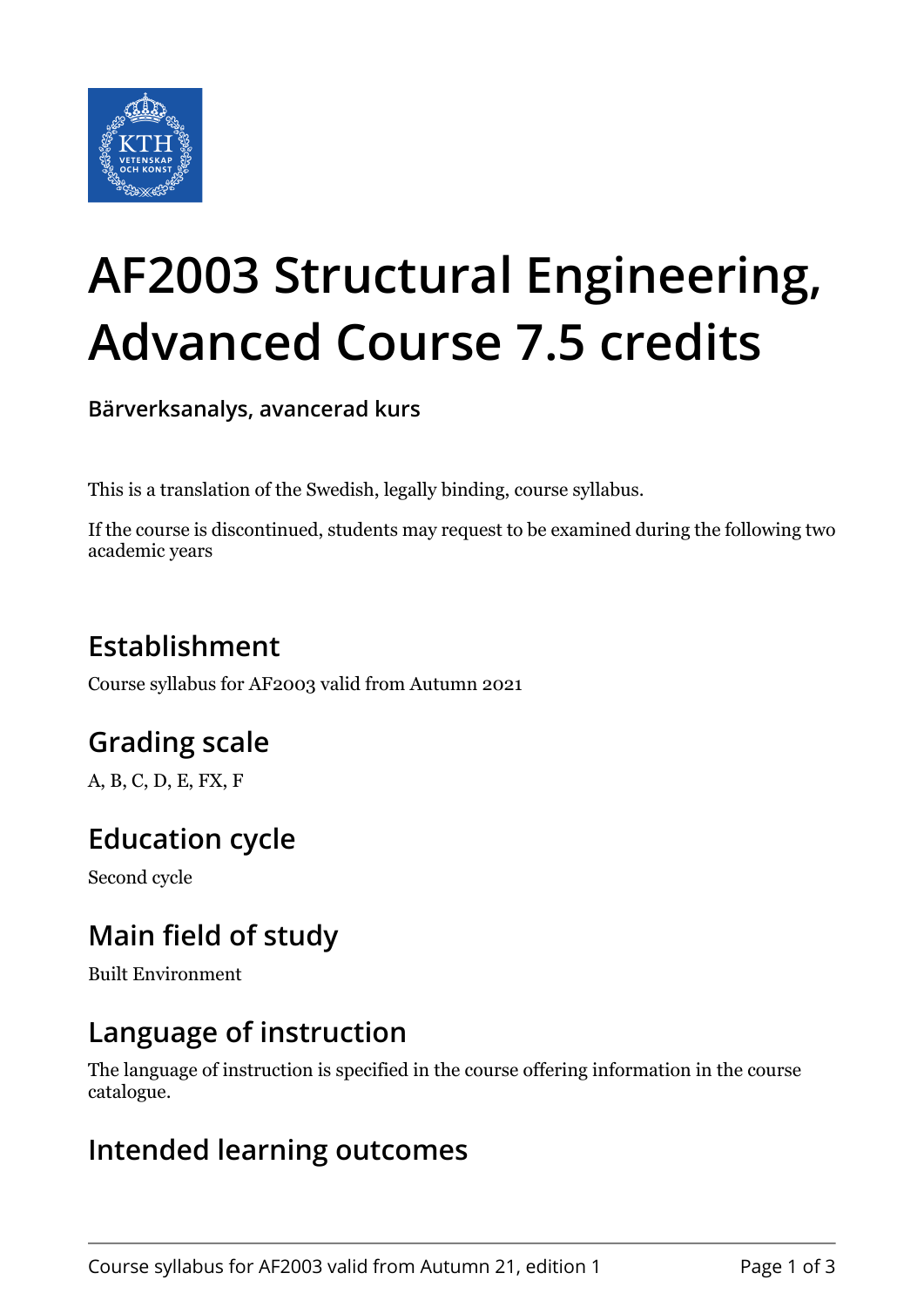The overall aim of the course is to give knowledge and tools for analysis and design of civil structures with special reference to load bearing resistance. After having passed the course the student should be able to

- Describe the behaviour of an arbitrary structure and explain the difference between a statically determinate structure and a statically indeterminate structure.
- Analytically calculate the internal forces in statically indeterminate beams and frames, also with consideration of torsion in plane grids.
- Explain the relation between section forces, stresses and strains within the elastic range.
- Explain and analyse instability phenomena of beams, columns and column systems.

#### **Course contents**

- Statically indeterminate structures.
- Displacement method
- Energy methods
- Stress state in beams and plates due to bending and torsion in the elastic range
- Linear elastic instability of beams and column systems

## **Specific prerequisites**

Documented knowledge in Structural mechanics and Structural engineering, 15 ECTS corresponding to the content in courses AF1005 and AF1006.

Eng B/6 according to the Swedish upper secondary school system

## **Examination**

- TEN1 Examination, 4.5 credits, grading scale: A, B, C, D, E, FX, F
- ÖVN1 Exercises, 3.0 credits, grading scale: P, F

Based on recommendation from KTH's coordinator for disabilities, the examiner will decide how to adapt an examination for students with documented disability.

The examiner may apply another examination format when re-examining individual students.

## **Other requirements for final grade**

Passed written exam (4,5 ECTS credits) Passed exercises (3 ECTS credits)

# **Ethical approach**

• All members of a group are responsible for the group's work.